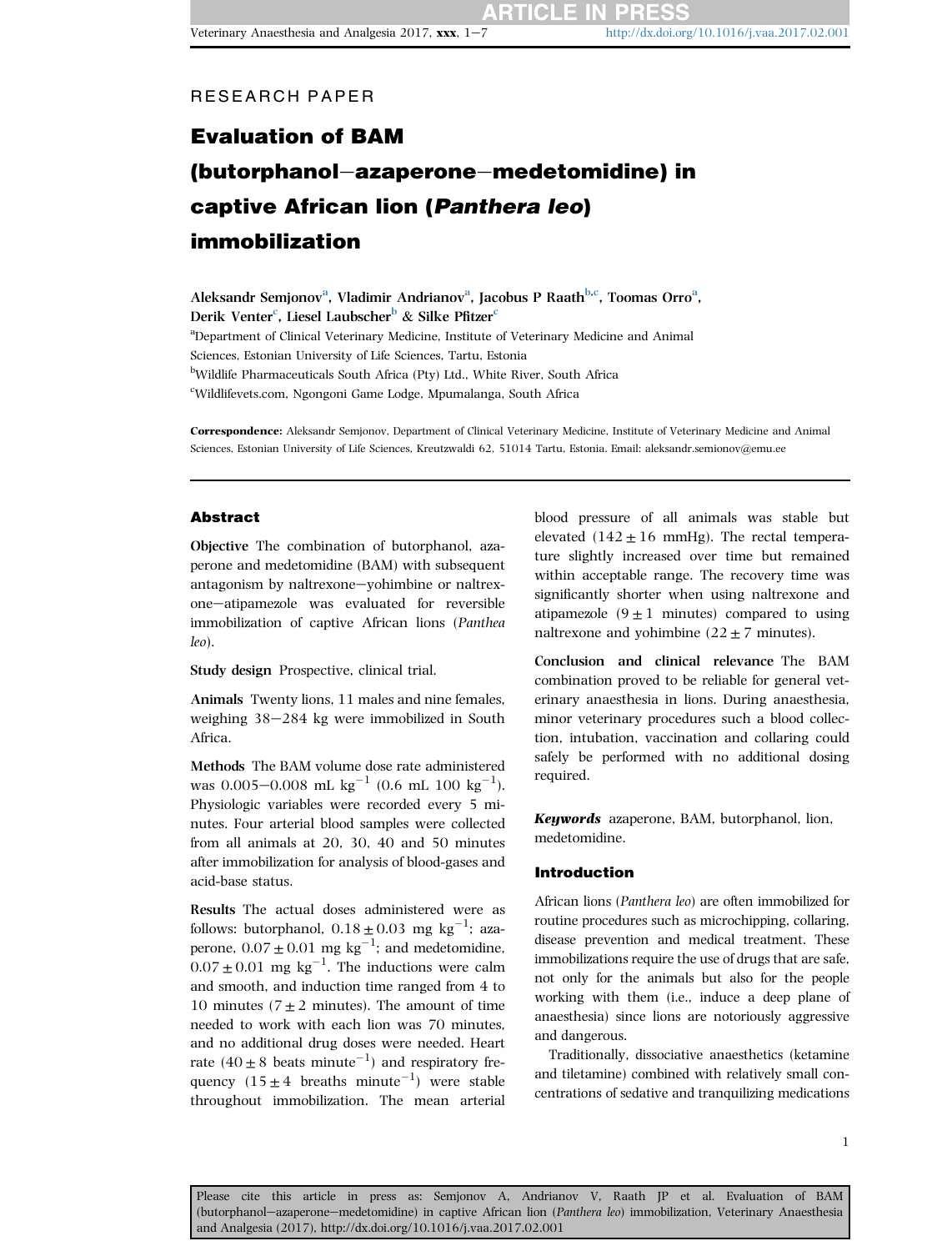(xylazine, medetomidine, detomidine) are applied for the anaesthesia of lions ([Fahlman et al. 2005;](#page-5-0) [Jacquier et al. 2006; Fyumagwa et al. 2012\)](#page-5-0). Combinations of ketamine-xylazine and tiletamine-zolazepam-medetomidine are considered to be the most suitable combinations ([Herbst et al. 1985;](#page-5-0) [Fahlman et al. 2005; Jacquier et al. 2006\)](#page-5-0). The application of all the above-mentioned combinations has both advantages and disadvantages [\(Herbst et al.](#page-5-0) [1985; Tomizawa et al. 1997; Fahlman et al. 2005;](#page-5-0) [Jacquier et al. 2006; Fyumagwa et al. 2012;](#page-5-0) [Kreeger](#page-5-0) & [Arnemo 2012\)](#page-5-0). More recently, a combination of butorphanol, medetomidine and midazolam (BMM) has been successfully used in free-ranging lions for a period of 45 minutes [\(Wenger et al. 2010\)](#page-6-0).

BAM (the combination of butorphanolazaperone-medetomidine), as described in this article, is a dry mixture, containing 300 mg of butorphanol tartrate, 120 mg of azaperone tartrate and 120 mg of medetomidine hydrochloride. The use of this combination has been reported in species such as white-tailed deer (Odocoileus virginianus) [\(Mich et al. 2008; Miller](#page-6-0) [et al. 2009; Siegal-Willott et al. 2009\)](#page-6-0), rocky mountain elk (Cervus elaphus nelsoni) ([Wolfe et al. 2014](#page-6-0)), Nubian ibex (Capra nubiana) [\(Lapid](#page-5-0) & [Shilo-Benjamini](#page-5-0) [2015\)](#page-5-0), bighorn sheep (Ovis canadensis) [\(Smith et al.](#page-6-0) [2014\)](#page-6-0) and black bear (Ursus americanus) [\(Wolfe et al.](#page-6-0) [2008\)](#page-6-0). It has been reported to produce reversible anaesthesia without hyperthermia and good analgesia. In addition, it can be delivered with a low-volume dart ([Lance 2008\)](#page-5-0). One disadvantage noted in cervids is that this combination may result in significant hypoxia, and oxygen supplementation is recommended ([Mich et al.](#page-6-0) [2008; Miller et al. 2009; Siegal-Willott et al. 2009](#page-6-0)).

To our knowledge, this is the first time that this combination has been used as a ready-made medication for the immobilization of a felid species, specifically lions. The aims of this study were to acquire comprehensive and reliable monitoring data as well as develop, explore and describe the use of BAM for the immobilization of captive African lions.

#### Materials and methods

#### Animals, medications and delivery methods

Twenty lions (11 males and nine females) were immobilized with BAM on the Lechwe Lodge private game farm in the Free State province (August 2014; 13 lions) and at Moholoholo Wildlife Rehabilitation Center BAM in African lion immobilization A Semjonov et al.

in the Republic of South Africa. The animals were immobilized for clinical examination, Global Positioning System (GPS) collaring, deworming, contraceptive implantation and genetic material collection.

The ВАМ solution (BAM; Wildlife Pharmaceuticals South Africa (Pty) Ltd., South Africa) was prepared by dissolving one vial containing 300 mg of butorphanol tartrate, 120 mg of azaperone tartrate and 120 mg of medetomidine hydrochloride in 10 mL sterile water for injection (Pharma-Q water for injection; Pharma-Q, South Africa). Each millilitre of the solution contained 30 mg of butorphanol, 12 mg of azaperone and 12 mg of medetomidine. The individual doses for the combination were calculated based on commonly accepted recommendations for use of the abovementioned active agents as well as the data acquired during previous immobilizations of lions conducted by the authors. The body weight of the animals was estimated based on visual parameters.

All the animals were immobilized between 6:00 $-13:00$  and  $15:00-17:00$  hours in order to avoid high, midday environmental temperatures. The air temperature ranged from  $4.0\degree$ C to 33.4  $\degree$ C. The elevation above mean sea level was 1399 m at Lechwe Lodge and about 520 m at the Moholoholo Rehabilitation Center.

A cartridge fired projector (Pneu-Dart Model 389; Wildlife Pharmaceuticals (Pty) Ltd.) was used to deliver the anaesthetic. Darts (Pneu-Dart Type 'C') with a volume of  $1-3$  mL and a length of  $19-38$  mm, and  $13-16$  gauge needles with wire barbs were used (Wildlife Pharmaceuticals (Pty) Ltd.). Remote darting was done in enclosures from inside a vehicle or on foot from distances ranging from 3 to 21 m. Distance was measured using Leupold RX-1000i rangefinder (Leupold & Stevens, OR, USA). The injections were administered into the femoral muscles.

For reversing the effect of the medetomidine in 13 cases, a formulation of 6.25 mg  $mL^{-1}$  yohimbine hydrochloride at a dose rate of 0.2 mg  $kg^{-1}$  body weight was used. In seven cases, atipamezole (Antisedan, 5 mg m $L^{-1}$ ; Orion Pharma, Finland) at five times the medetomidine dose in milligrams was used. Naltrexone hydrochloride (Trexonil 50 mg  $mL^{-1}$ ; Wildlife Pharmaceuticals (Pty) Ltd.) was used to reverse butorphanol at one times (mg to mg) the actual butorphanol dose. All injections were administered intramuscularly (IM).

2

© 2017 Association of Veterinary Anaesthetists and American College of Veterinary Anesthesia and Analgesia. Published by Elsevier Ltd. All rights reserved.,  $\blacksquare$ , 1-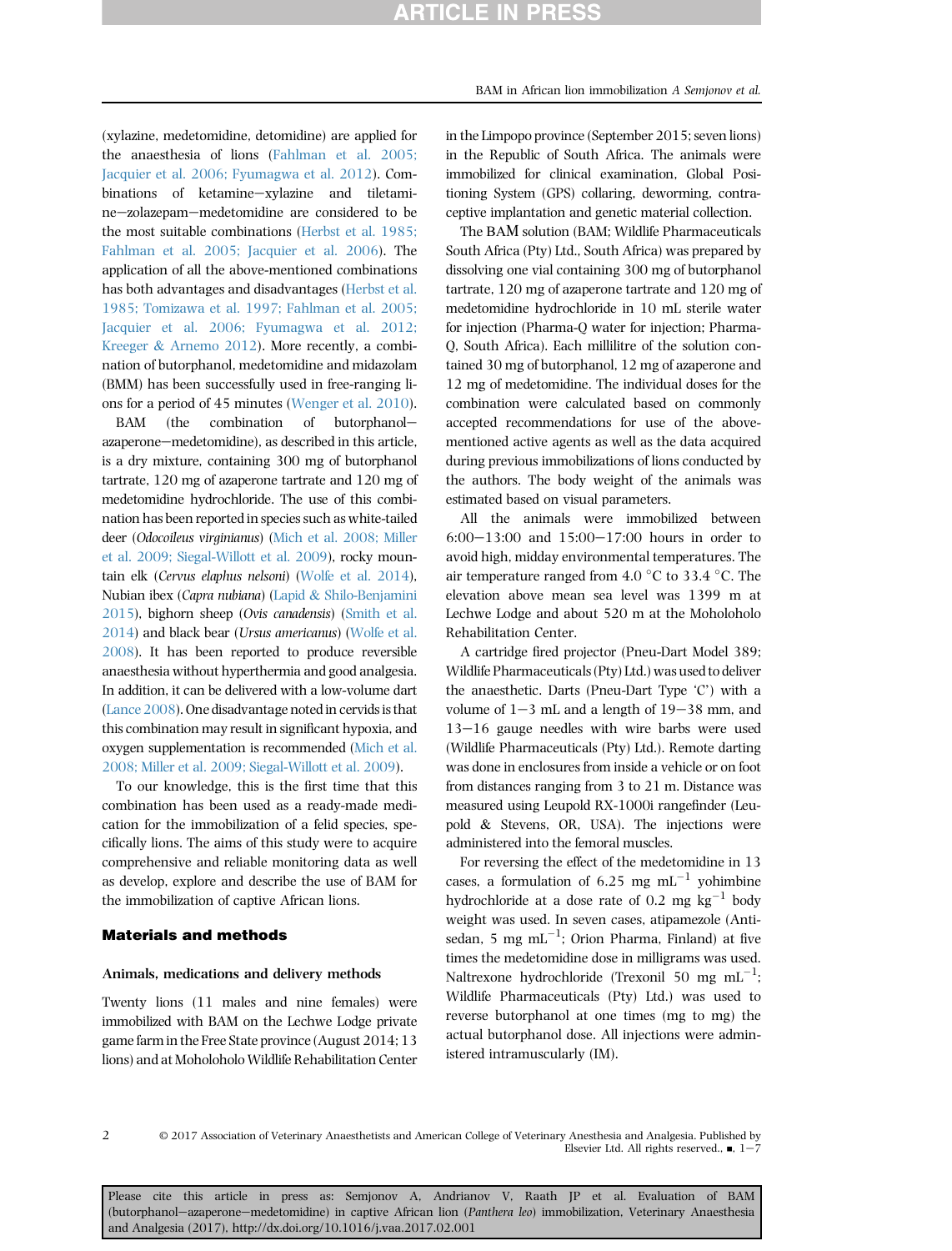#### Monitoring and manipulations of animals

Two stages of induction were timed: stage I-from the time of the darting until the first signs of sedation, including open mouth, ataxic gait and lowering of the head: stage II-from the injection time until sternal or lateral recumbency. Once the animals reached lateral recumbency, they were blindfolded and transported from the enclosure to a controlled environment, no further than 100 m from the enclosure, where monitoring could be performed. All animals were intubated using endotracheal tubes (Jorgensen Labs, CO, USA;  $16-24$  mm in diameter). Every 5 minutes, beginning at  $15-20$  minutes after darting, monitoring of physiological parameters [heart rate (HR), respiratory frequency  $(f_R)$ , oxygen saturation  $(SpO<sub>2</sub>)$ , end-tidal carbon dioxide (PE $^{\prime}CO_{2}$ ), noninvasive blood pressure and body temperature] was conducted using a veterinary monitor (Capnovet Deluxe Multiparameter Monitor; Eickemeyer, Germany). Auscultation using a stethoscope (3M Littmann Classic II S.E. Stethoscope; 3M, MN, USA) was performed every 5 minutes for the entire period of immobilization. The level of muscle relaxation was assessed based on the general muscle tone and position of the lower jaw using a 3-point scale. Level 1 indicates the absence of muscle tone, level 2 indicates a light tone and level 3 indicates a strongly marked tone. Capillary refill time and palpebral reflex were additionally registered.

Arterial blood samples were collected from the femoral or median caudal artery at 20, 30, 40 and 50 minutes after darting. The samples were immediately analysed using a portable analyser (i-STAT1 Portable Clinical Analyzer; Abaxis, CA, USA) and cartridges (i-STAT cartridges  $CG4+&CHEM8+; Abaxis$ ). Variables measured included pH, partial pressure of arterial oxygen  $(PaO<sub>2</sub>)$ , partial pressure of carbon dioxide (PaCO<sub>2</sub>), lactate, haematocrit, sodium, potassium, chlorine, urea, creatinine, glucose and ionized calcium levels. Actual base excess, actual bicarbonate, arterial haemoglobin, oxygen saturation and haemoglobin were calculated from the measured values.

The animals were extubated  $65-70$  minutes after the beginning of immobilization provided a strongly marked palpebral reflex was observed. After extubation, all animals were weighed using a portable scale (Anyload OCSL Mini Crane Scale; Anyload Transducer Co., Ltd., BC, Canada) and transported back to the enclosure by vehicle. In the enclosure, the lions

were placed in the lateral position on the ground. Antagonists were then injected IM into the femoral muscle region. The following stages of recovery were recorded: time elapsed from injection until the first signs of recovery, including eye blinking time to head lifting, time to standing and time to fully coordinated movement (i.e., full recovery).

### Statistical analysis

For exploring the anaesthetic dosage effect on the lions' HR,  $f_R$ , systolic blood pressure (SBP), diastolic blood pressure (DBP), mean blood pressure (MBP),  $SpO<sub>2</sub>$ ,  $Pe'CO<sub>2</sub>$ ,  $PaO<sub>2</sub>$  and  $PaCO<sub>2</sub>$ , and the area under the curve (AUC) was calculated using a trapezoid method for every measurement for the immobilization period (60 minutes). Linear regression models were used with the mean AUC as the response variable. The exact anaesthetic dosage used (calculated after weighing of immobilized lions) was divided into three levels (low: 0.52–0.56 mL 100 kg<sup>-1</sup>;  $n = 6$ , medium: 0.59–0.64 mL 100 kg<sup>-1</sup>;  $n = 8$ ; high: 0.66–0.83 mL 100 kg<sup>-1</sup>;  $n = 6$ ) as grouping variable and were included as an explanatory variable. Age was divided into two levels (subadults,  $n = 9$ ; adults,  $n = 11$ ) as the grouping variable and sex (males;  $n = 11$  and females;  $n = 9$ ), and their interaction with dose groups were added into every model. The model's assumptions were verified by scatter and normality plots of standardized residuals.

For comparing recovery time between different antidote groups (atipamezole;  $n = 7$  and yohimbine hydrochloride;  $n = 13$ ), a nonparametric Mann-Whitney test was used. For linear regression models and Mann-Whitney test, STATA 13.0 software (Stata Corporation, TX, USA) was used.

General linear mixed models (GLMMs) were used to explore the overall time trend in lactate, arterial blood pH and body temperature and differences in time trend between the dosage groups. Lions were included as random intercepts and polynomials of time (minutes), with interactions with the dosage group added as fixed effects in increasing order. The overall time trend differences between groups were tested using the F test. Isotropic spatial exponential covariance structure was used for modeling serial correlations of repeated measurements at the within-lion level in all models. Initially, sex and age group were included as fixed factors in all models. A backward elimination procedure was performed for the final models. The NLME package (Pinheiro J, Bates D, Debroy S,

3

<sup>©</sup> 2017 Association of Veterinary Anaesthetists and American College of Veterinary Anesthesia and Analgesia. Published by Elsevier Ltd. All rights reserved.,  $\blacksquare$ ,  $1-7$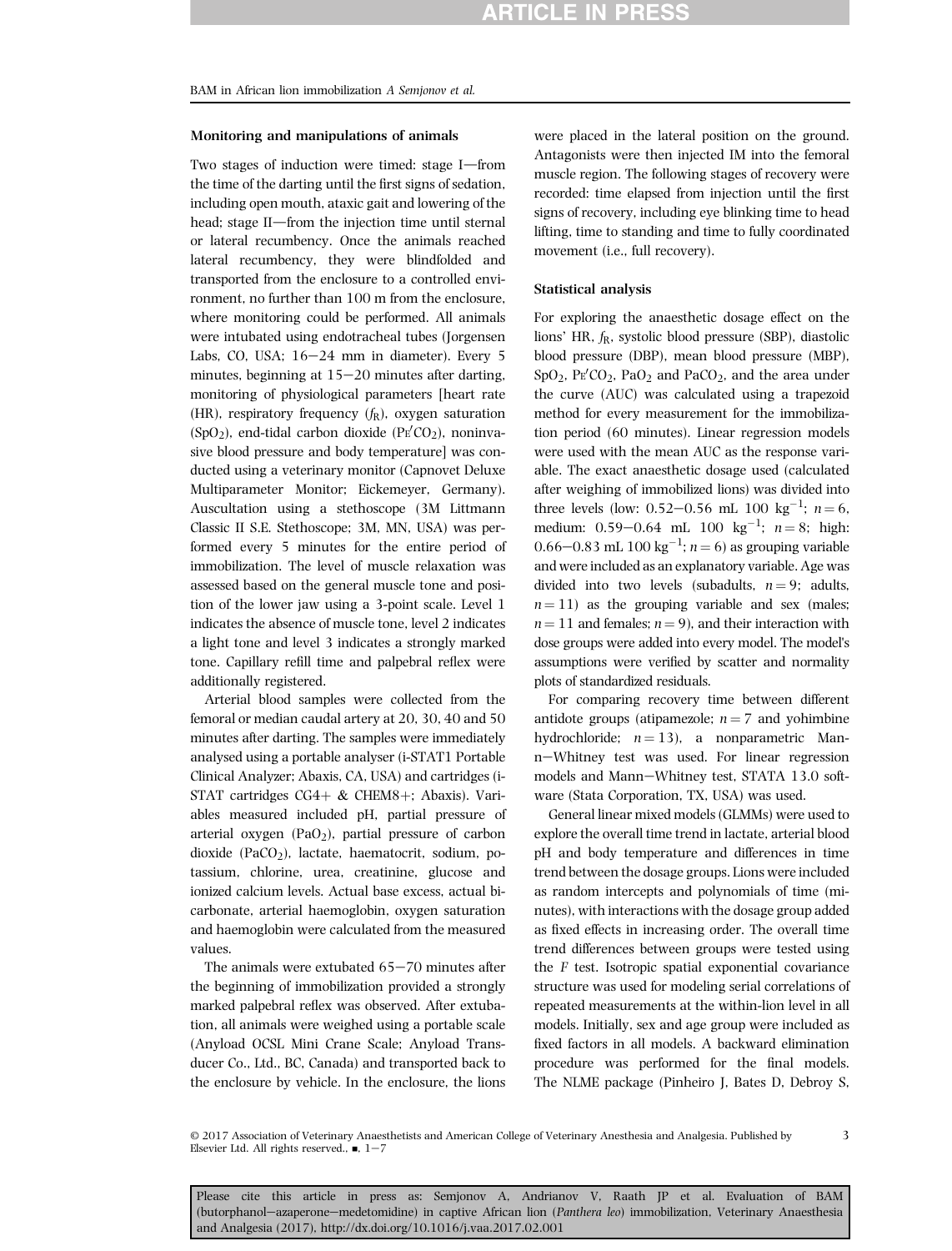<span id="page-3-0"></span>Sarkar D: Linear and nonlinear mixed effect models; R package version 3.1-73, Austria; 2006) with statistical software R 3.2.2 (R-soft. R Development Core Team R: A language and environment for statistical computing; R Foundation for Statistical Computing, Austria; 2006) was used for fitting these GLMM models.

All fitted model assumptions were verified by scatter and normality plots of standardized residuals. A p value  $\leq 0.05$  was considered statistically significant. Data are reported as mean  $\pm$  standard deviation (range).

## **Results**

Data from 11 male lions weighing  $166 \pm 78$  $(38-284)$  kg and from nine female animals weighing  $116 \pm 29$  (72-162) kg were used in this study. In all 20 animals, immobilization occurred after a single injection of BAM. There was no need for additional injections to achieve immobilization. The following dose rates were used: BAM volume dose rate range was 0.005 $-0.008$  mL kg<sup>-1</sup> (0.006  $\pm$  0.001 mL kg<sup>-1</sup> or  $0.6$  mL  $100\,\mathrm{kg}^{-1}$ ). The total dose ranged from  $0.3$  to 1.6 mL. The actual doses were as follows: butorphanol,  $0.18\pm0.03\,$  g  $\text{kg}^{-1}$ ; azaperone,  $0.07\pm0.01\,$  mg  $\text{kg}^{-1}$ ; medetomidine, 0.07  $\pm$  0.01 mg kg<sup>-1</sup>. The first sign of induction occurred between 1 and 5 minutes after the injection  $(3 \pm 1)$  minutes). The inductions were observed to be calm and smooth with no side effects. Vomiting was not observed in any of the lions. Five animals remained sleeping in sternal recumbency and never attained lateral recumbency but were immobilized; 15 lions went to lateral recumbency. The induction time ranged from 4 to 10 minutes ( $7 \pm 2$ ) minutes). There was no association between the variations in the BAM dose and the range of induction times recorded.

Immobilization was stable, and no sudden arousals were observed. Good muscle relaxation was evident in all cases. Low jaw muscle tone disappeared within  $10-15$  minutes after injection, except for one female lion whose low jaw muscle tone was still present 22 minutes after administration. Capillary refill times were less than 2 seconds, and mucous membrane colour was normal in all animals. Palpebral reflex disappeared at the 15th minute of the procedure and reappeared at the 45th-50th minute in the case of 12 animals, and at the 60th minute in the case of eight animals. In two animals, a weak palpebral reflex was registered during the entire period of immobilization. Four lions exhibited spontaneous limb twitches during the first 20 minutes of immobilization. None of the lions showed reaction to intubation, extubation or other painful procedures (e.g., blood collection). No apnoea was observed in any of the lions. One hour after the beginning of the procedure, during weighing, weak head and limb movements were observed  $(n = 14)$ . The duration of immobilization of one lion without additional doses was a little more than 1 hour.

Table 1 presents the mean  $\pm$  standard deviation and range of the main monitoring variables, and [Fig. 1](#page-4-0) presents the measured physiological parameters during chemical restraint. Mean blood pH level  $(p < 0.001)$  and lactate levels  $(p < 0.001)$  steadily declined in all animals ([Fig. 1\)](#page-4-0). The administered dose (low: 0.52–0.56 mL 100 kg<sup>-1</sup>,  $n = 6$ ; medium: 0.59–0.64 mL 100 kg<sup>-1</sup>,  $n = 8$ ; high: 0.66–0.83 mL 100  $\text{kg}^{-1}$ ,  $n = 6$ ) did not influence any of the physiological parameters tested.

There was a significant difference in recovery time after the administration of naltrexone and yohimbine  $[22 \pm 7 \ (7-34) \text{ minutes}; n = 13] \text{ versus } n = 13$ and atipamezole  $[9 \pm 1 \ (8-1)$  minutes;  $n = 7$ ]  $(p < 0.001)$ .

| Variable                                                                                                                                             |                                           | $10 - 20$ min <sup>1</sup>                                                                                                                                 | $20 - 30$ min <sup>1</sup>                                                                                                                                    | $30 - 40$ min <sup>1</sup>                                                                                                                                  | Overall <sup>1</sup> (min-max)                                                                                                                       |
|------------------------------------------------------------------------------------------------------------------------------------------------------|-------------------------------------------|------------------------------------------------------------------------------------------------------------------------------------------------------------|---------------------------------------------------------------------------------------------------------------------------------------------------------------|-------------------------------------------------------------------------------------------------------------------------------------------------------------|------------------------------------------------------------------------------------------------------------------------------------------------------|
| PaO <sub>2</sub><br>PaO <sub>2</sub><br>PE'CO <sub>2</sub> <sup>4</sup><br>PE'CO <sub>2</sub> <sup>4</sup><br>PaCO <sub>2</sub><br>PaCO <sub>5</sub> | mmHq<br>kPa<br>mmHq<br>kPa<br>mmHq<br>kPa | $72 \pm 3 (69 - 75)$<br>$9.6 \pm 0.4$ (9.2-10.0)<br>$41 \pm 4$ (37-45)<br>$5.5 \pm 0.5$ (4.9-6.0)<br>$45.0 \pm 2.5$ (42.5-47.5)<br>$6.0 \pm 0.3$ (5.7-6.3) | $76 \pm 2 (74 - 78)$<br>$10.1 \pm 0.3$ (9.9-10.4)<br>$41 \pm 3 (38 - 44)$<br>$5.5 \pm 0.4$ (5.1-5.9)<br>$45.5 \pm 1.9$ (43.6-47.4)<br>$6.1 \pm 0.3$ (5.8–6.3) | $73 \pm 3 (70 - 76)$<br>$9.7 \pm 0.4$ (9.3-10.1)<br>$41 \pm 3 (38 - 44)$<br>$5.5 \pm 0.4$ (5.1-5.9)<br>$46 \pm 2.9$ (43.1-48.9)<br>$6.1 \pm 0.4$ (5.7-6.52) | $72 \pm 3 (68 - 78)$<br>$9.6 \pm 0.4$ (9.1-10.4)<br>$41 \pm 4$ (32-49)<br>$5.5 \pm 0.5$ (4.3-6.5)<br>$45 \pm 2.5$ (41-49)<br>$6.0 \pm 0.3$ (5.5–6.5) |
|                                                                                                                                                      |                                           |                                                                                                                                                            |                                                                                                                                                               |                                                                                                                                                             |                                                                                                                                                      |

Average values are presented for the periods  $10-20$ ,  $25-35$ ,  $40-50$  and  $55-60$  minutes after darting and for the entire immobilization (overall). Results are presented as mean  $\pm$  standard deviation and (range).

PaCO<sub>2</sub>, partial pressure of arterial carbon dioxide (measured value, temperature corrected); PaO<sub>2</sub>, partial pressure of arterial oxygen (measured value, temperature corrected); Pr'CO<sub>2</sub>, end-tidal carbon dioxide (measured by capnography); pH corrected to rectal temperature; SaO<sub>2</sub>, arterial haemoglobin saturation (calculated value, temperature corrected);  $SpO<sub>2</sub>$ , haemoglobin oxygen saturation (measured by pulse oximetry).

© 2017 Association of Veterinary Anaesthetists and American College of Veterinary Anesthesia and Analgesia. Published by Elsevier Ltd. All rights reserved.,  $\blacksquare$ , 1-4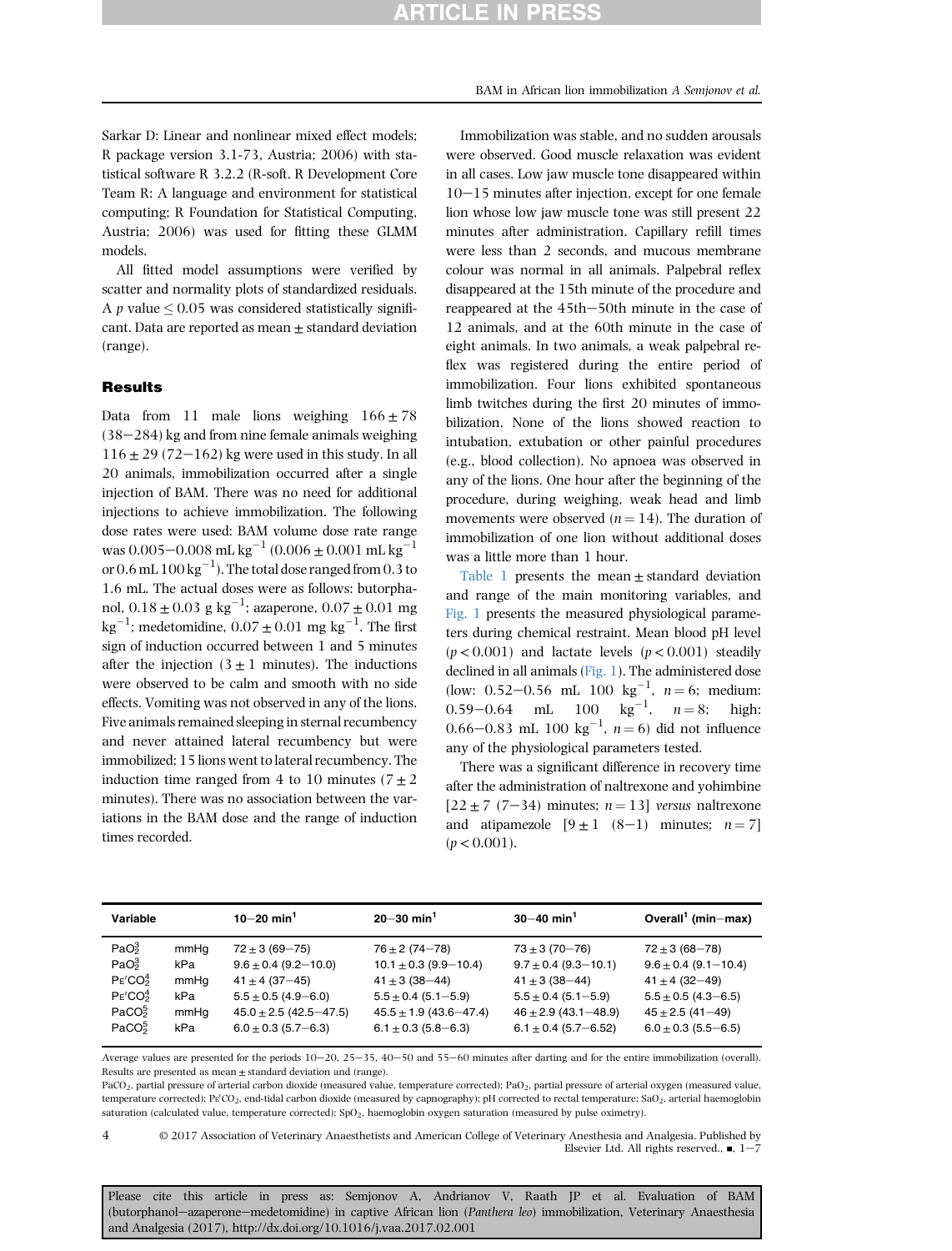<span id="page-4-0"></span>BAM in African lion immobilization A Semjonov et al.



Figure 1 The dynamics of heart rate, rectal body temperature, arterial blood pH and lactate (mean  $\pm$  standard deviation) during immobilization of African lions (10-60 minutes after darting) with a combination of butorphanol, azaperone, medetomidine (BAM).

# **Discussion**

The present study indicates that BAM is an efficient immobilization protocol for lions. The results show that induction time is similar to the BMM combination [\(Wenger et al. 2010\)](#page-6-0), slightly longer than the tiletamine-zolazepam-medetomidine combination ([Fahlman et al. 2005\)](#page-5-0), but considerably shorter than the ketamine-xylazine combination ([Stander](#page-6-0)  $\&$ [Morkel 1991](#page-6-0)). The therapeutic dose rate of BAM solution is wide and assures a high degree of reliability when using BAM under field conditions. Based on the present study, the recommended dose of BAM for healthy lions is 0.6 mL 100  $\text{kg}^{-1}$ . According to body weight, we recommend a total dose of  $0.7-0.8$  mL BAM for immobilization of an adult female or subadult male lion and a total dose of  $1.0-1.2$  mL for an adult male lion. The total volume of the drug is lower than the total volume of other combinations [\(Fahlman et al. 2005; Stander](#page-5-0) & [Morkel 1991](#page-5-0)), which allows for the use of BAM with all types of remote delivery systems.

Only a few studies have reported on physiological parameters in detail in immobilized lions. The physiological parameters recorded during the present study were stable, and the cardiovascular parameters were within acceptable limits. A slight but stable bradycardia (defined as <50 beats  $minute^{-1}$ ) was observed in all lions immobilized with BAM ([Table 1\)](#page-3-0). The HR was slightly lower than those reported in other studies using tiletami-ne-zolazepam-medetomidine ([Fahlman et al. 2005;](#page-5-0) [Jacquier et al. 2006\)](#page-5-0), BMM [\(Wenger et al. 2010\)](#page-6-0) or ketamine and xylazine [\(Larsson et al. 2008](#page-5-0)). The HR was very similar to those in black bears immobilized with BAM ([Wolf et al. 2008](#page-6-0)). The impact of dosage on HR and blood pressure does not seem to depend on the sex, body weight or the age of the animals. It can therefore be assumed that the bradycardia observed was because of the specific effect of medetomidine on peripheral  $\alpha_2$  adrenoreceptors resulting in an increase of systemic vascular resistant [\(Sinclair 2003](#page-6-0)). Rectal temperature initially increased in 14 lions, and this is similar to observations in other studies using alpha-2-

© 2017 Association of Veterinary Anaesthetists and American College of Veterinary Anesthesia and Analgesia. Published by Elsevier Ltd. All rights reserved.,  $\blacksquare$ ,  $1-7$ 5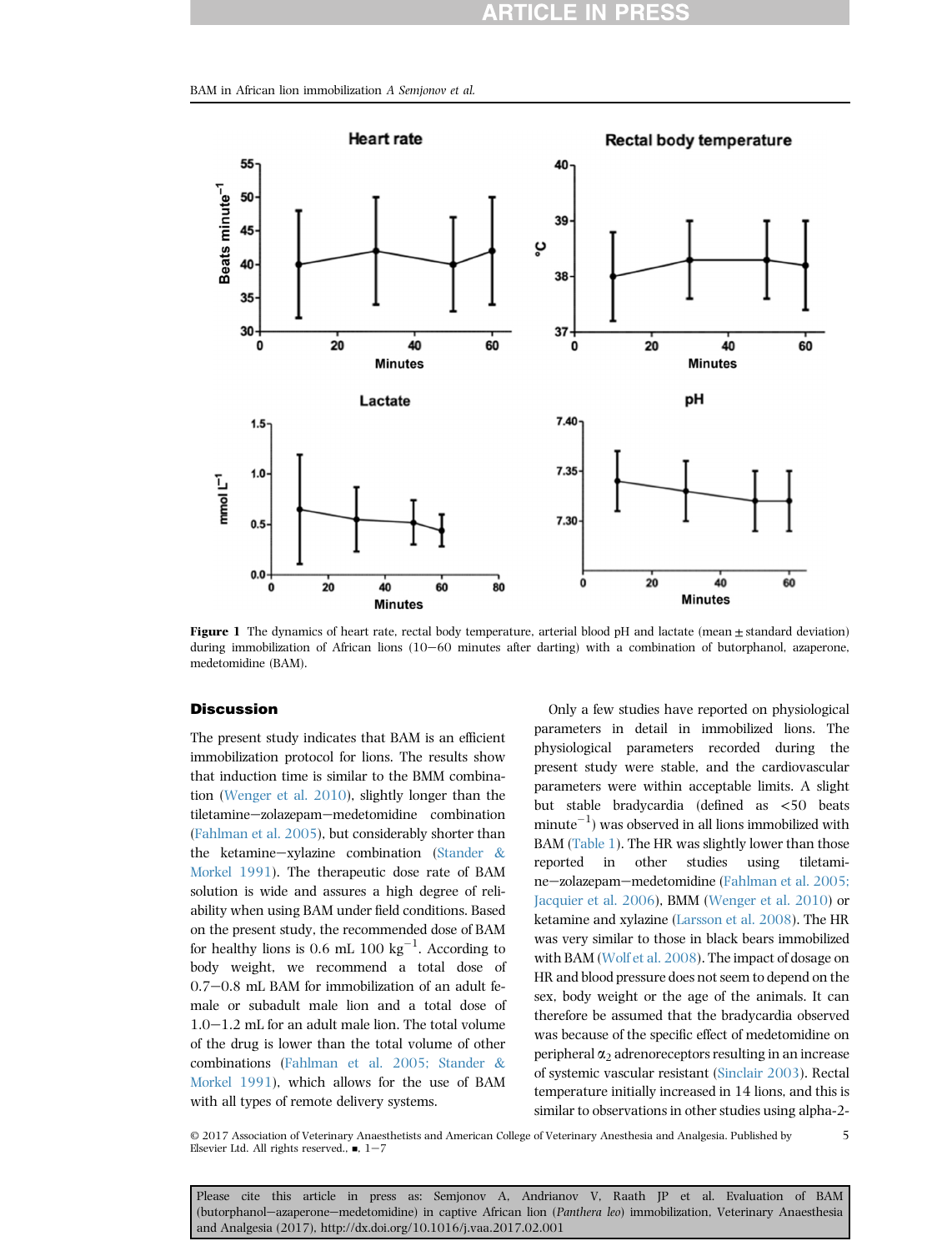<span id="page-5-0"></span>adrenoreceptor agonists (Fahlman et al. 2005; Jaquier et al. 2006; Wenger et al. 2010). Hyperthermia may have been caused by high ambient temperatures  $(19-38 \degree C)$  and interference with normal thermoregulatory mechanisms by alpha-2-adrenoreceptor agonists or opioids ([Wenger et al. 2010\)](#page-6-0). Arterial blood variables revealed the presence of mild metabolic acidosis during chemical restraint. Values for PaO<sub>2</sub>, arterial haemoglobin saturation (SaO<sub>2</sub>), PaCO<sub>2</sub>, pH and lactate remained within reference ranges reported for domestic cats (King  $2004$ ). The PaO<sub>2</sub> values were low and similar to values observed in lions immobilized with different drug combinations without additional oxygen supplementation (Fahlman et al. 2005; Wenger et al. 2010). The mean  $PaCO<sub>2</sub>$  in this study was 31.2 mmHg (4.16 kPa), which is within the normal range reported for domestic cats, indicating adequate ventilation (King 2004). It was also similar to  $PaCO<sub>2</sub>$  values observed in lions immobilized with a BMM combination [\(Wenger et al. 2010](#page-6-0)). The dose rate (low, medium or high) had no influence on heart rate, blood pressure or respiration parameters. This assures a high degree of reliability when practically applying the medication in field.

Using different reversal drugs clearly influences the recovery time and quality of recovery. The recovery time was significantly shorter when using naltrexone and atipamezole compared to when using naltrexone and yohimbine. Recovery with the naltrexone-atipamezole combination was smooth and occurred within 9 minutes. Animals showed signs of slight ataxia once standing during initial recovery. Recovery with the naltrexone-yohimbine combination was longer  $(22 \pm 7 \text{ minutes})$  but still faster compared to the reported cases where a tiletamine-zolazepam-medetomidine combination was used in lions (mean time 33 minutes) (Fahlman et al. 2005). Thirteen lions reversed with yohimbine were severely ataxic, which may be explained by the incomplete reversal of the medetomidine by yohimbine.

In conclusion, the BAM combination at the doses used in this study proved to be a reliable immobilization protocol for lions. The advantages of BAM include a small drug volume for darting, calm and smooth induction, long duration of immobilization and ability to reverse the effects of immobilization drugs with naltrexone and atipamezole. Physiological parameters should be monitored throughout chemical restraint, and additional oxygen supplementation may be necessary.

### Authors' contributions

Conception and design of the study, or acquisition of data, or interpretation of data: AS, VA, JPR, TO, DV, LL, SP; drafting of article or revising it critically: AS, VA, JPR, TO, DV, LL, SP; final approval of manuscript: AS, VA, JPR, TO, DV, LL, SP.

# Acknowledgements

We thank Lechwe Lodge private game farm and Moholoholo Wildlife Rehabilitation Center for allowing us to work with their animals. This study was supported by the Estonian University of Life Sciences and Dr JP Raath, owner of Wildlife Pharmaceuticals South Africa (Pty).

# Conflict of interest statement

Dr JP Raath is the owner of Wildlife Pharmaceuticals South Africa.

#### References

- [Fahlman Å, Loveridge A, Wenham C et al. \(2005\)](http://refhub.elsevier.com/S1467-2987(17)30064-8/sref7) [Reversible anaesthesia of free-ranging lions \(](http://refhub.elsevier.com/S1467-2987(17)30064-8/sref7)Panthera leo) in Zimbabwe. J S Afr Vet Assoc 76,  $187-192$  $187-192$ .
- [Fyumagwa RD, Bugwesa ZK, Mdaki ML et al. \(2012\)](http://refhub.elsevier.com/S1467-2987(17)30064-8/sref9) [Comparison of anaesthesia and cost of two immobili](http://refhub.elsevier.com/S1467-2987(17)30064-8/sref9)[zation protocols in free-ranging lions. S Afr J Wildl Res](http://refhub.elsevier.com/S1467-2987(17)30064-8/sref9)  $42,67-70.$  $42,67-70.$  $42,67-70.$
- [Herbst LH, Packer C, Seal US \(1985\) Immobilization of](http://refhub.elsevier.com/S1467-2987(17)30064-8/sref10) [free-ranging African lions \(](http://refhub.elsevier.com/S1467-2987(17)30064-8/sref10)Panthera leo) with a com[bination of xylazine hydrochloride and ketamine hy](http://refhub.elsevier.com/S1467-2987(17)30064-8/sref10)drochloride. J Wildlife Dis  $21, 401-404$  $21, 401-404$ .
- [Jacquier M, Aarhaug P, Arnemo J \(2006\) Reversible](http://refhub.elsevier.com/S1467-2987(17)30064-8/sref11) [immobilization of free-ranging African lions \(](http://refhub.elsevier.com/S1467-2987(17)30064-8/sref11)Panthera leo[\) with medetomidine](http://refhub.elsevier.com/S1467-2987(17)30064-8/sref11)-[tiletamine](http://refhub.elsevier.com/S1467-2987(17)30064-8/sref11)-[zolazepam and](http://refhub.elsevier.com/S1467-2987(17)30064-8/sref11) [atipamezole. J Wildl Dis 42, 432](http://refhub.elsevier.com/S1467-2987(17)30064-8/sref11)-[436](http://refhub.elsevier.com/S1467-2987(17)30064-8/sref11).
- [King LG \(2004\) Interpretation of blood gas measure](http://refhub.elsevier.com/S1467-2987(17)30064-8/sref12)[ments. In: Textbook of Respiratory Disease in Dogs](http://refhub.elsevier.com/S1467-2987(17)30064-8/sref12) [and Cats. King LC \(ed.\). Elsevier, MO, USA.](http://refhub.elsevier.com/S1467-2987(17)30064-8/sref12) [pp. 181](http://refhub.elsevier.com/S1467-2987(17)30064-8/sref12)-[193.](http://refhub.elsevier.com/S1467-2987(17)30064-8/sref12)
- [Kreeger T, Arnemo J \(2012\) Handbook of Wildlife](http://refhub.elsevier.com/S1467-2987(17)30064-8/sref14) [Chemical Immobilization \(4th edn\). p. 448. China](http://refhub.elsevier.com/S1467-2987(17)30064-8/sref14).
- [Lance WR \(2008\) Exotic hoof stock anesthesia and](http://refhub.elsevier.com/S1467-2987(17)30064-8/sref15) [analgesia: best practices. In: The North American](http://refhub.elsevier.com/S1467-2987(17)30064-8/sref15) [Veterinary Community Conference Proceedings.](http://refhub.elsevier.com/S1467-2987(17)30064-8/sref15) [pp. 1914](http://refhub.elsevier.com/S1467-2987(17)30064-8/sref15)-[1916. Orlando, FL, USA.](http://refhub.elsevier.com/S1467-2987(17)30064-8/sref15)
- [Lapid R, Shilo-Benjamini Y \(2015\) Immobilization of](http://refhub.elsevier.com/S1467-2987(17)30064-8/sref16) [captive Nubian ibex \(](http://refhub.elsevier.com/S1467-2987(17)30064-8/sref16)Capra nubiana) with butorpha[nol](http://refhub.elsevier.com/S1467-2987(17)30064-8/sref16)-[midazolam](http://refhub.elsevier.com/S1467-2987(17)30064-8/sref16)-[medetomidine or butorpha](http://refhub.elsevier.com/S1467-2987(17)30064-8/sref16)[nol](http://refhub.elsevier.com/S1467-2987(17)30064-8/sref16)-[azaperone](http://refhub.elsevier.com/S1467-2987(17)30064-8/sref16)-[medetomidine and atipamezole](http://refhub.elsevier.com/S1467-2987(17)30064-8/sref16) reversal. J Zoo Wildl Med  $46$ ,  $291-297$ .
- [Larsson MH, Coelho FM, Olivera VM et al. \(2008\) Elec](http://refhub.elsevier.com/S1467-2987(17)30064-8/sref17)[trocardiographic parameters of captive lions \(](http://refhub.elsevier.com/S1467-2987(17)30064-8/sref17)Panthera

6

© 2017 Association of Veterinary Anaesthetists and American College of Veterinary Anesthesia and Analgesia. Published by Elsevier Ltd. All rights reserved.,  $\blacksquare$ , 1-